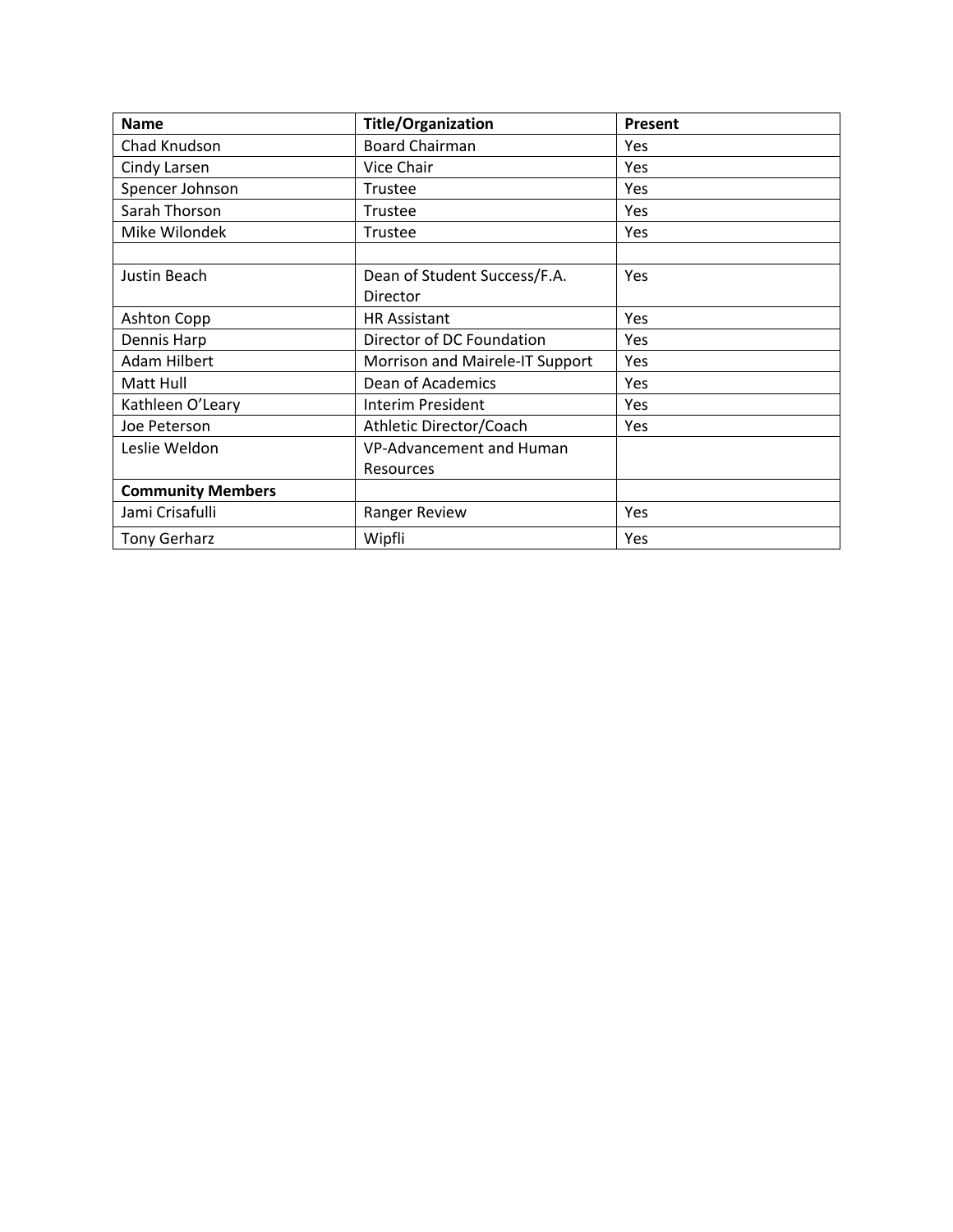**Dawson Community College Board of Trustees Minutes of Regular Board Meeting Friday, October 29, 5:30 PM Recorded by Ashton Copp**

#### **The meeting was called to order by Chad Knudson at 5:33pm.**

The board meeting was originally convened Monday, October 25<sup>th</sup>; due to no quorum and lack of appropriate public notice, the meeting was continued to Friday, October 29, 2021.

Board Chair reconvened the meeting from Monday, October 25, 2021.

**Introductions** - The Chair called for introductions.

#### **Correspondence**

**Foundation update** - Dennis Harp, Director of DCC Foundation updated the Board on the Buccaneer Bash that was held on October 9, 2021.

#### **Minutes**

Trustee Wilondek/Trustee Thorson moved/seconded the motion to approve the minutes of the September 27, 2021 Board Meeting.

## **Motion carried unanimously.**

Tony Gerharz- Wipfli presented the FY 2020 Audit to the board. Discussion regarding the audit followed.

## **President Update**

- Interim President O'Leary discussed possible funding for new Career and Technical Program in Healthcare. Discussion followed.
- Interim President O'Leary is in the process of setting up the FY2021 audit.
- Interim President O'Leary is working on getting the financial up to date. OCHE has offered to help pull data and reports and get them sent to Anderson ZurMuehlen.
- Housing Additional housing discussion is on hold until a building inspection can be conducted.
- TAC/DCC Contract Interim President O'Leary presented information regarding how many hours DCC spends on this contract. O'Leary recommended DCC end the partnership with The American Campus (TAC) as of December 31, 2021. DCC does not have the capacity to cover the pull on internal resources required to set up the classes, conduct the meetings, ensure compliance, collect revenue, etc. It is also been difficult to get TAC to pay their bill. They currently owe approximately \$32,000. Ending on the  $31<sup>st</sup>$ allows the current cohort to graduate. There are only a couple students in this cohort.
- Presidential Search Interim President O'Leary recommended the Board begin discussions on how they want to conduct the Presidential Search. The search will take several months; beginning in January would match hiring timelines for presidential searches across the country.